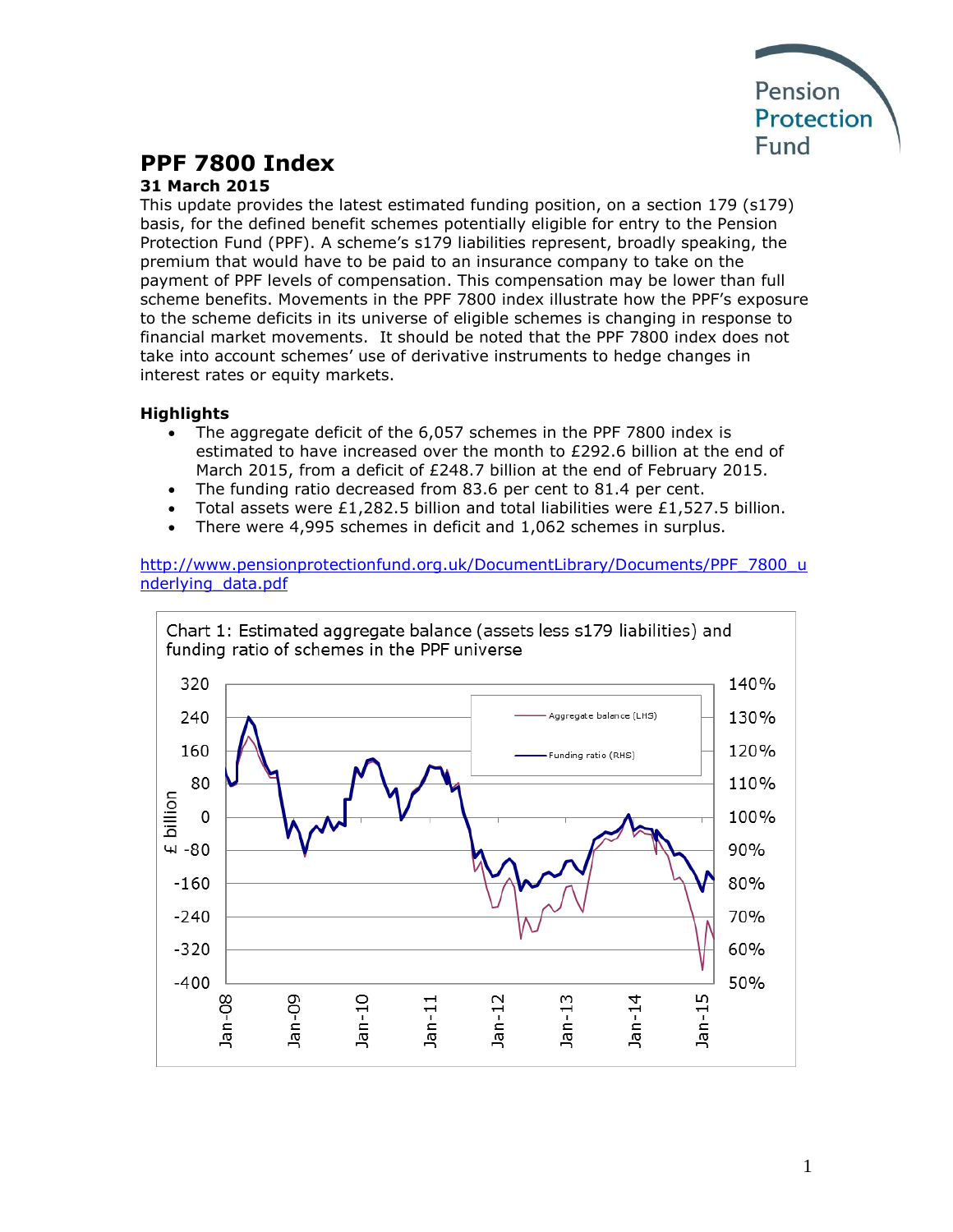#### **The schemes in the universe**

 $\overline{a}$ 

The aggregate deficit (total s179 liabilities minus total assets) of the schemes in the PPF 7800 index is estimated to have decreased to £292.6 billion at the end of March 2015, from £248.7 billion at the end of February 2015. The position has worsened from the previous year, when a deficit of £39.3 billion was recorded at the end of March 2014<sup>1</sup>.

The funding ratio (assets as a percentage of s179 liabilities) of schemes decreased over this month from 83.6 per cent to 81.4 per cent at the end of March 2015. The funding ratio is lower than the 96.7 per cent recorded in March 2014.



Within the index, total scheme assets amounted to  $£1,282.5$  billion at the end of March 2015. Total scheme assets increased by 1.5 per cent over the month and increased by 12.8 per cent over the year. Total scheme liabilities were £1,575.2 billion at the end of March 2015, an increase of 4.2 per cent over the month and an increase of 33.9 per cent over the year.

<sup>&</sup>lt;sup>1</sup> The funding figures for March 2014 published in April 2014 differ from those for March 2014 published in this release. This reflects the fact that every year we move to a new Purple dataset and then roll back the assets and liabilities for earlier years. For more information, see Note 7.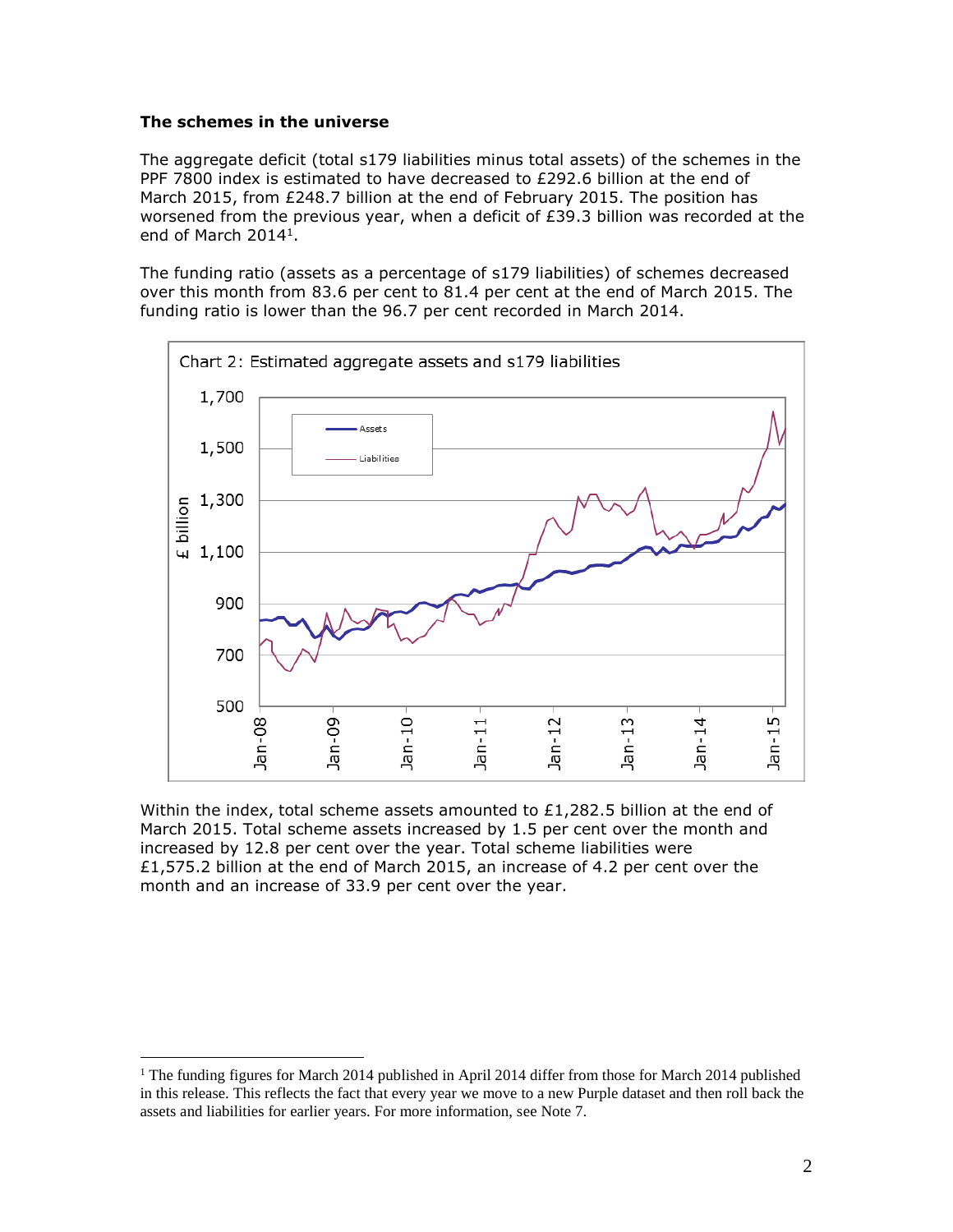### **Funding Comparisons**

|                              | <b>March 2014</b> | February 2015 | <b>March 2015</b> |
|------------------------------|-------------------|---------------|-------------------|
| <b>Aggregate balance</b>     | -£39.3bn          | -£248.7bn     | -£292.6bn         |
| <b>Funding ratio</b>         | 96.7%             | 83.6%         | 81.4%             |
| <b>Aggregate assets</b>      | £1,137.5bn        | £1,263.4bn    | £1,282.5bn        |
| <b>Aggregate liabilities</b> | £1,176.8bn        | £1,512.1bn    | £1,575.2bn        |

#### **Schemes in deficit and surplus**

The aggregate deficit of all schemes in deficit at the end of March 2015 is estimated to have increased to £326.2 billion from £286.8 billion at the end of February 2015. At the end of March 2014, the equivalent figure was £119.0 billion.

At the end of March 2015, the total surplus of schemes in surplus decreased to  $£33.6$ billion from £38.1 billion at the end of February 2015. At the end of March 2014, the total surplus of all schemes in surplus stood at £79.7 billion.



The number of schemes in deficit at the end of March 2015 fell to 4,995, representing 82.5 per cent of the total 6,057 defined benefit schemes. There were 4,849 schemes in deficit at the end of February 2015 (80.1 per cent) and 3,834 schemes in deficit at the end of March 2014 (63.3 per cent).

The number of schemes in surplus fell to 1,062 at the end of March 2015 (17.5 per cent of schemes) from 1.208 at the end of February 2015 (19.9 per cent). There were 2,223 schemes in surplus at the end of March 2014 (36.7 per cent).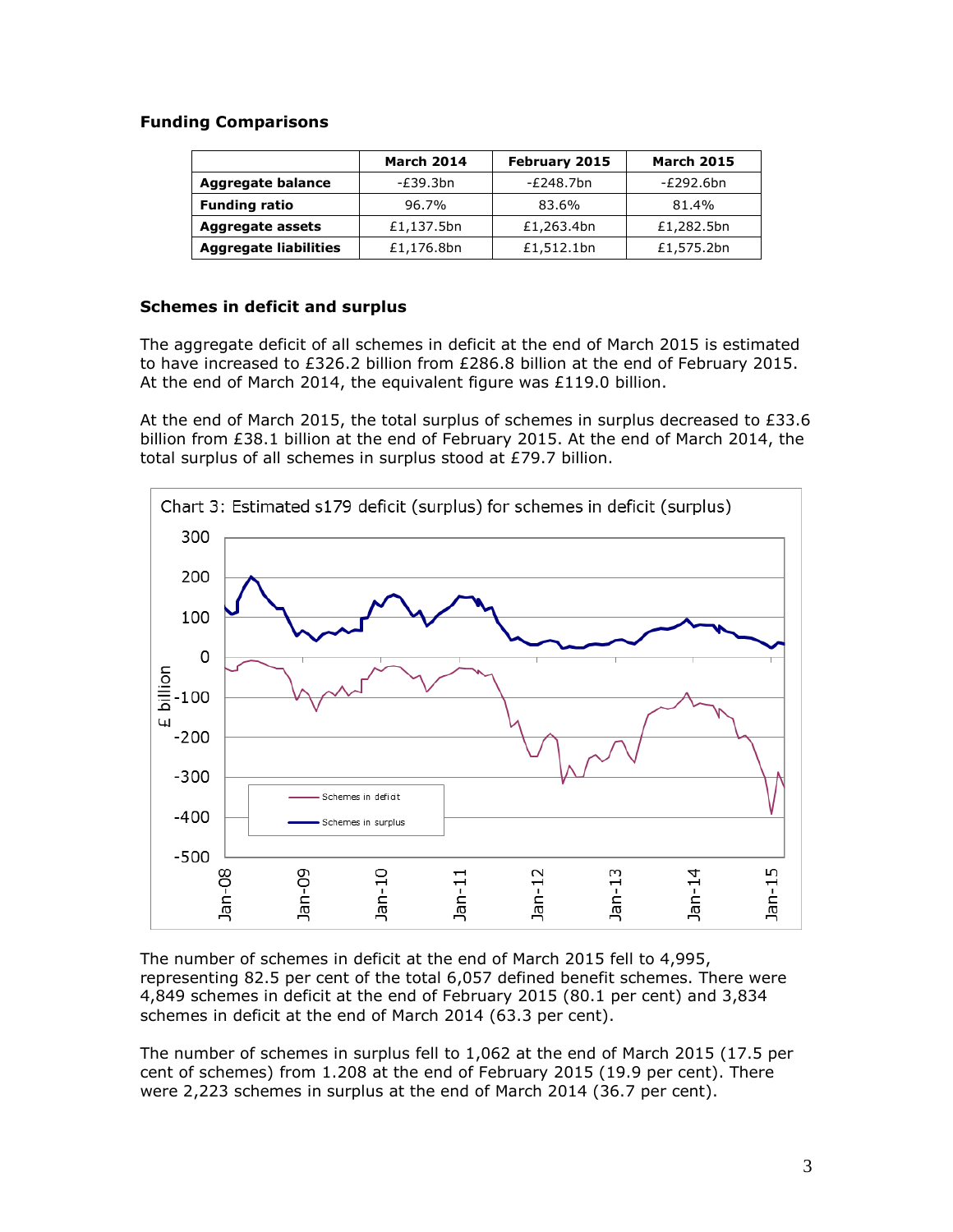### **Schemes in deficit (surplus)**

|                                     | <b>March 2014</b> | February 2015 | <b>March 2015</b> |
|-------------------------------------|-------------------|---------------|-------------------|
| Number of schemes in deficit        | 3,834             | 4,849         | 4,995             |
| Deficit of schemes in deficit       | £119.0bn          | £286.8bn      | £326.2bn          |
| <b>Number of schemes in surplus</b> | 2,223             | 1,208         | 1,062             |
| Surplus of schemes in surplus       | £79.7bn           | £38.1bn       | £33.6bn           |



*\*Note: the changes to assumptions in March 2008, October 2009 and April 2011 reduced the number of schemes in deficit by 473, 714 and 253 respectively, while the changes to assumptions in May 2014 raised the number of schemes in deficit by 259.*

### **Understanding the impact of market movements**

 $\overline{a}$ 

Equity markets and gilt yields are the main drivers of funding levels. Scheme liabilities are sensitive to the yields available on a range of conventional and indexlinked gilts. Liabilities are also time-sensitive in that, even if gilt yields were unchanged, scheme liabilities would increase as the point of payment approaches.<sup>2</sup> The value of scheme assets is affected by the change in prices of all the major asset classes, not just equity markets. However, due to their weight in asset allocation and volatility, equities and bonds are the biggest drivers behind changes in scheme

<sup>&</sup>lt;sup>2</sup> This effect amounts to around 0.3 per cent to 0.4 per cent a month or historically 4 per cent to 5 per cent per annum since the start of the PPF.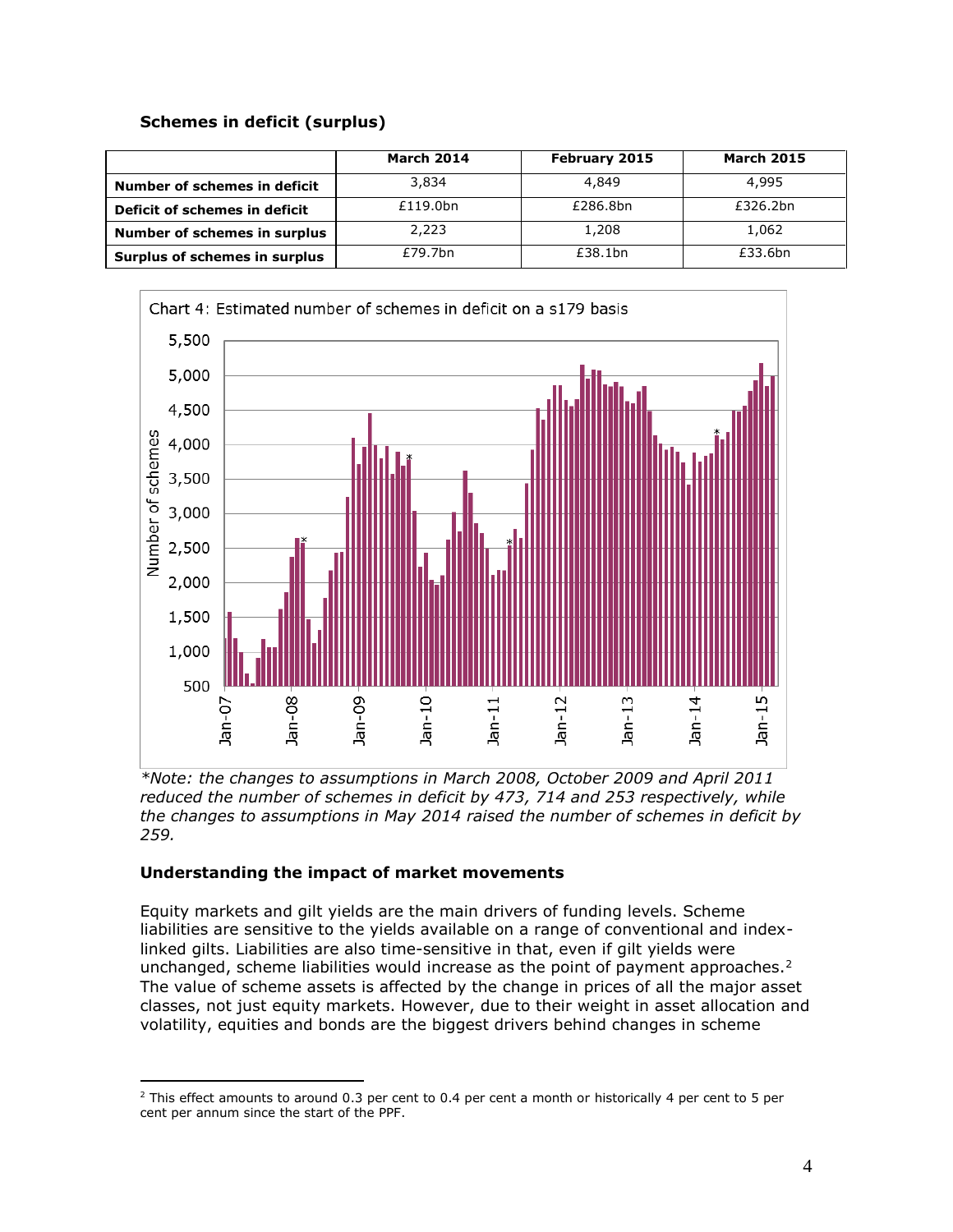assets; bonds have a higher weight in asset allocation, but equities tend to be more volatile.

Over the month of March 2015, liabilities rose by 4.2 per cent, reflecting decreases in nominal and index-linked gilt yields. 15-year gilt yields fell by 18 basis points and 15 year index-linked gilt yields fell by 17 basis points. Assets rose by 1.5 per cent in March 2015. The FTSE All-Share Index fell by 2.2 per cent over the month. However, this was more than offset by the rise in bond prices.

Over the year to March 2015, 15-year gilt yields were down by 106 basis points and the FTSE All-Share Index was up by 3.0 per cent.

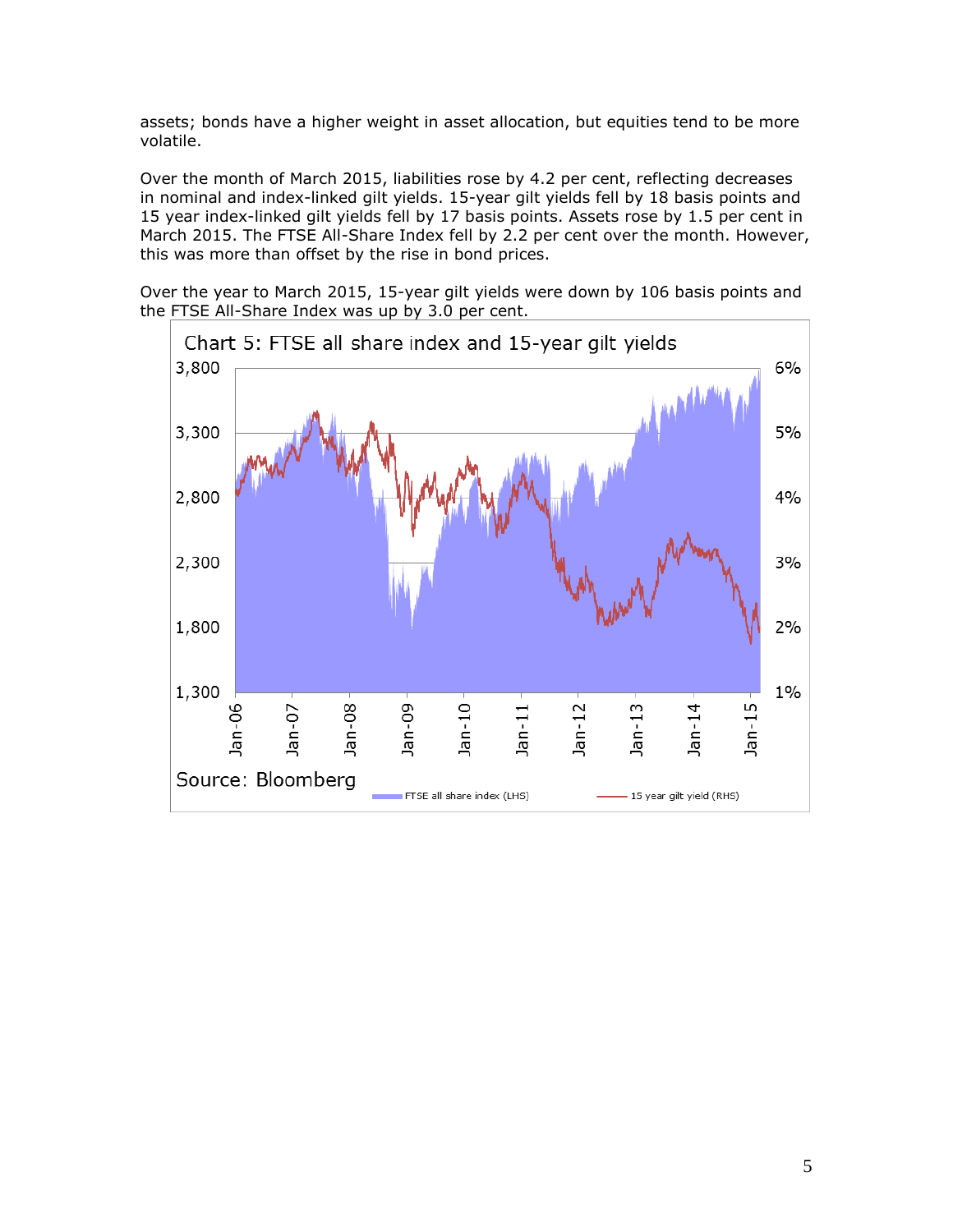

# **Notes**

### **1. The PPF universe**

The PPF covers certain defined benefit occupational schemes and DB elements of hybrid schemes. For more information about eligible schemes see 'eligible schemes' on the PPF's website at

<http://www.pensionprotectionfund.org.uk/About-Us/eligibility/Pages/Eligibility.aspx>

### **2. PPF compensation**

For individuals who have reached their scheme's normal pension age or are already in receipt of survivor's pension or pension on the grounds of ill health, the Pension Protection Fund will generally pay compensation at the 100 per cent level, i.e. these members will not suffer any reduction in retirement income when their scheme sponsor goes insolvent. For the majority of people below their scheme's normal pension age the Pension Protection Fund will generally pay compensation at the 90 per cent level. This is subject to a cap which is currently equal to  $E31,380$  at age 65, after the 90 per cent has been applied. Increases in future payments for members may not be as much as they would have been under their pension schemes. For more information about PPF compensation see the PPF's website at:

<http://www.pensionprotectionfund.org.uk/Pages/Compensation.aspx>

### **3. s179 assumptions**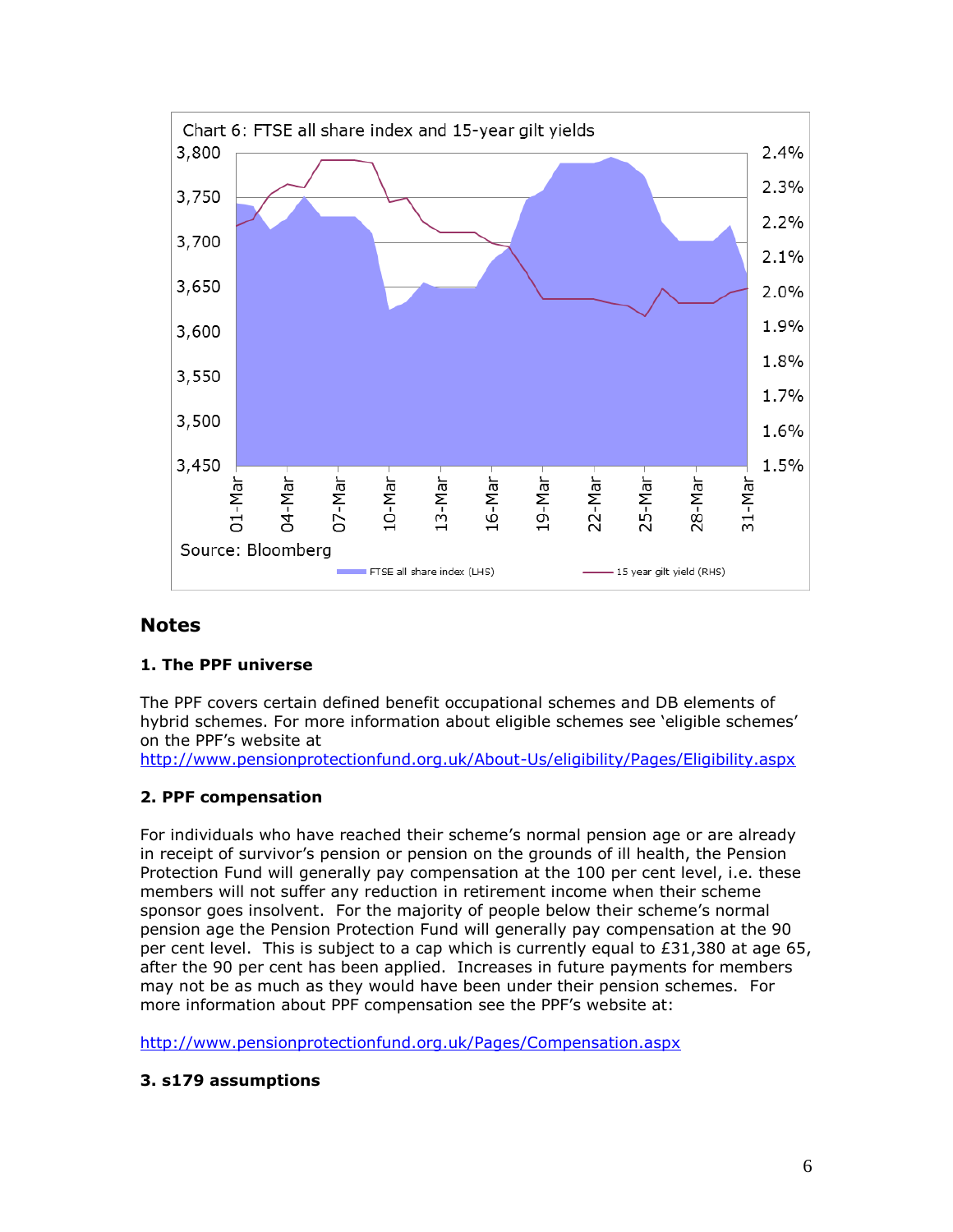On 1 May 2014, the Pension Protection Fund updated its valuation assumption guidance for both s179 and s143 valuations. The impact of the change was to raise liabilities by 3.2 per cent and reduce the aggregate balance by £39.2bn. The assumptions had previously been revised in March 2008, October 2009 and May 2011. The impact was to improve the aggregate balance by £37.0 billion, £64.5 billion and £24.1 billion respectively.

### **4. s179: one of many different funding measures**

s179 is one particular measure of funding. The change in the deficit of schemes in deficit on a s179 basis is an illustration of the impact of changes in financial markets on the Pension Protection Fund's total exposure. Schemes in surplus on a s179 basis at the time of insolvency usually do not enter the Pension Protection Fund.

In addition to s179, there are many different measures of a scheme's funding position. Among the other common measures are full buy-out (what would have to be paid to an insurance company for it to take on the payment of full scheme benefits), IAS19 or FRS17 (the measures used in UK company accounts), and technical provisions (that used in the regulator's scheme funding regime). The different measures can give very different levels of scheme funding at any point in time and move very differently over time. For more details see the Purple Book 2013.

[http://www.pensionprotectionfund.org.uk/Documents/Purple\\_Book\\_2013\\_chapter4.p](http://www.pensionprotectionfund.org.uk/Documents/Purple_Book_2013_chapter4.pdf) [df](http://www.pensionprotectionfund.org.uk/Documents/Purple_Book_2013_chapter4.pdf)

## **5. Methodology**

The figures shown in the charts are based on adjusting the scheme valuation data supplied to the PPF as part of their annual scheme return. This data is transformed on a s179 valuation basis at various dates using changes in market indices for principal asset classes. Conventional and index-linked gilt yields are used to value liabilities. The approximation does not allow for benefit accrual or outgo, contributions paid or actual scheme experience. No account is taken of schemes hedging using derivatives.

### **6. Estimating the impact of changes in market conditions on the PPF 7800**

We have developed a number of 'rules of thumb' to estimate the impact of changes in asset prices on scheme assets and s179 liabilities. A 7.5 per cent rise in equity markets boosts s179 assets by 2.7 per cent while a 0.3 per cent rise in gilt yields reduces scheme assets by 1.3 per cent. Meanwhile, a 0.3 per cent rise in gilt yields reduces scheme liabilities by 6.0 per cent. The rules of thumb strictly speaking only apply to small changes from the 31 March 2014 level. For more information see Chapter 5 of the Purple Book 2014.

### **7. Moving to the Purple 2014 dataset**

In October 2014 we moved to a dataset consistent with the Purple Book 2014 covering 6,057 schemes. The Purple 2014 dataset is estimated to include 99 per cent of liabilities of PPF eligible schemes. The impact of the change was to improve the funding ratio at September 2014 by 1.4 percentage points and the aggregate